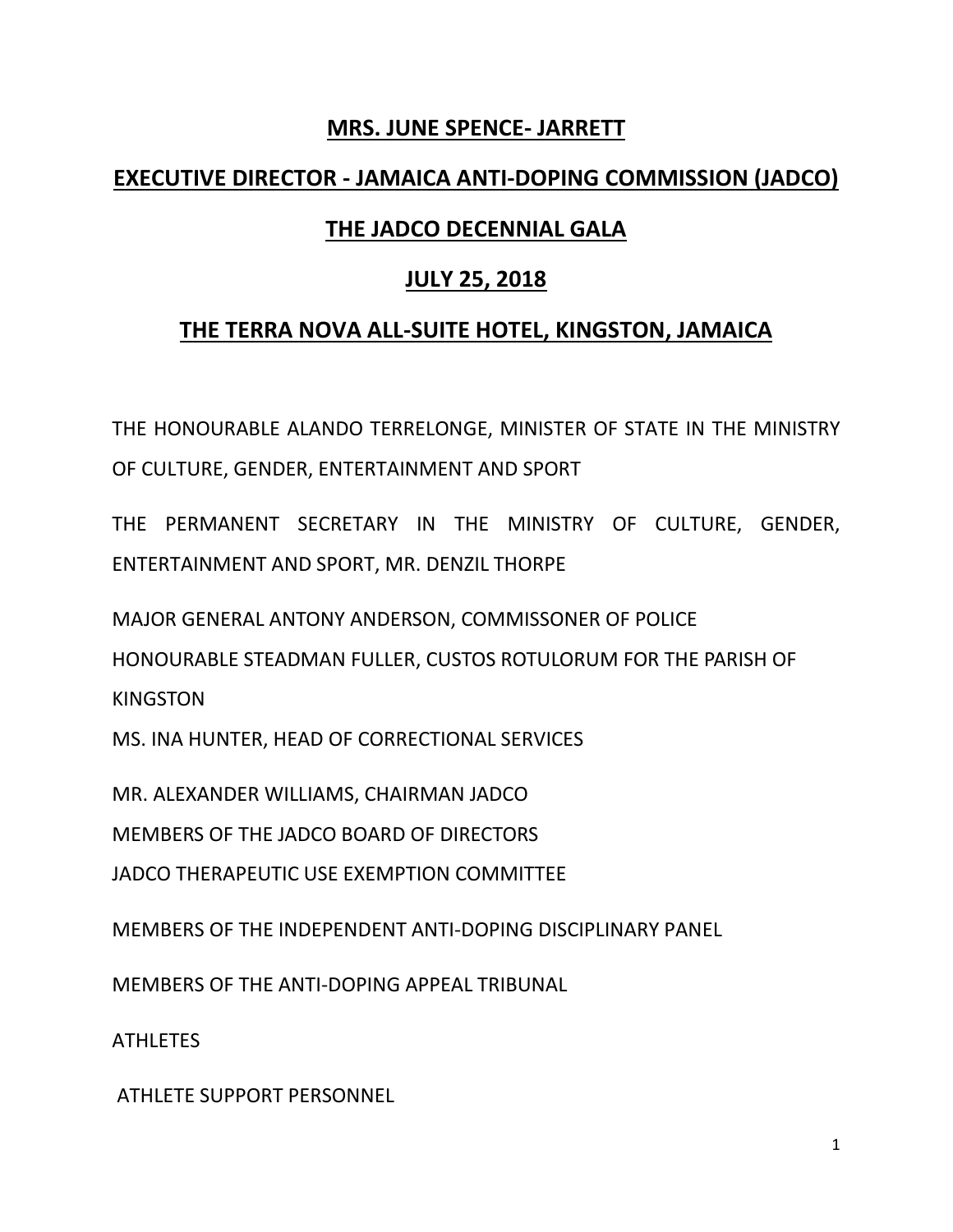#### MEMBERS OF THE MEDIA

TEAM MEMBERS FROM JADCO AND ALL OUR PARTNER AGENCIES LADIES AND GENTLEMEN, GOOD EVENING AND WELCOME TO THE JADCO DECENNIAL GALA.

ONE SPIRITUAL LEADER SASKYA PANDITA ONCE SAID AND I QUOTE,

"WHEN MANY WORK TOGETHER FOR A GOAL, GREAT THINGS MAY BE ACCOMPLISHED."

THIS IS ILLUSTRATED BY A STORY WHERE A LION CUB WAS KILLED BY A SINGLE COLONY OF ANTS. HAVE YOU EVER NOTICED A GROUP OF ANTS AT WORK? IF YOU HAVE, THEN I AM SURE THAT YOU WILL AGREE THAT WE CAN LEARN FROM THEIR DISCIPLINE AND PLANNING, BUT MOST IMPORTANTLY, THEIR TEAM WORK. THE TENACITY AND GRIT BEHIND A COLONY OF ANTS HIGHLIGHTS THE EPITOME OF GREAT PARTNERSHIP. JADCO IS EMBARKING ON A DIFFERENT PATH TO STRENGTHEN THE PARTNERSHIPS THAT ALREADY EXIST AND YOUR PRESENCE HERE SHOWS JUST HOW IMPORTANT THE WORK OF THE JAMAICA ANTI-DOPING COMMISSION (JADCO) IS TO YOU ALL.

THE JAMAICA ANTI-DOPING COMMISSION WAS ESTABLISHED BY THE GOVERNMENT OF JAMAICA IN 2008 TO EXECUTE THE NATIONAL ANTI-DOPING PROGRAMME, IN ACCORDANCE WITH THE STANDARDS STIPULATED BY THE INTERNATIONAL GOVERNING BODY, THE WORLD ANTI-DOPING AGENCY (WADA). JADCO IS RESPONSIBLE FOR ENSURING THAT ALL ATHLETES COMPLY WITH THE WORLD ANTI-DOPING CODE, WHICH IS THE DOCUMENT THAT HARMONISES

2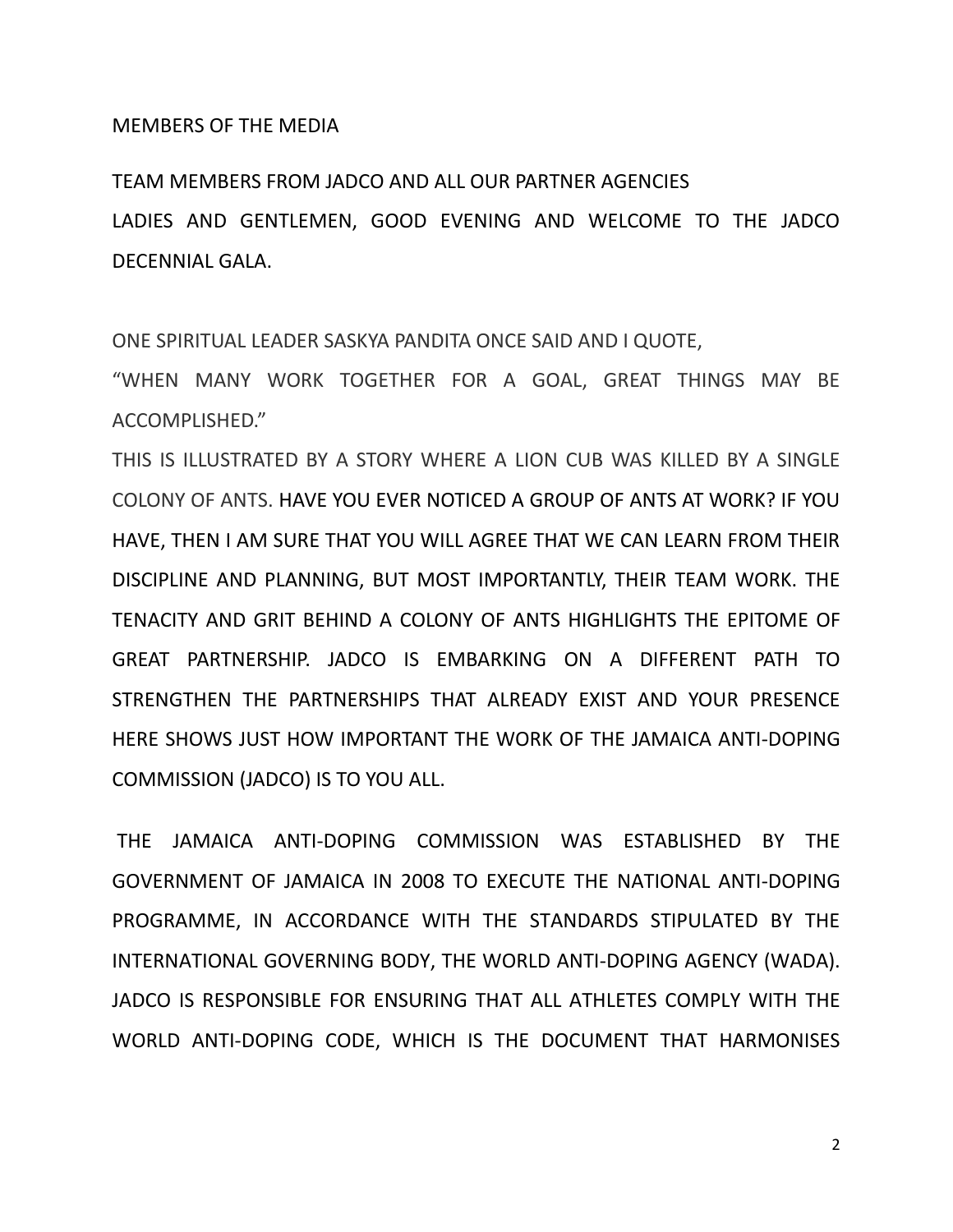REGULATIONS REGARDING ANTI-DOPING ACROSS ALL SPORT AND ALL COUNTRIES OF THE WORLD.

THE MAIN FUNCTIONS OF JADCO INCLUDE THE DETERRENCE OF DOPING THROUGH COMMUNICATION AND EDUCATION INITIATIVES, THE DETECTION OF DOPING THROUGH TESTING ACTIVITIES AND INVESTIGATIONS AND THE ENFORCEMENT OF ANTI-DOPING RULES, BY PRESENTING CASES OF POSSIBLE ANTI-DOPING RULE VIOLATIONS (ADRVS) TO THE INDEPENDENT ANTI-DOPING DISCIPLINARY PANEL.

AS YOU WILL AGREE, WHEN OUR MANDATE EVOLVES THERE MUST BE CHANGES. IF WE REMAIN STATIC WE WILL BECOME DINOSAURS, SO CHANGE IS INEVITABLE.

WILLIAM SHAKESPEARE ONCE SAID,

"A SMALL CHEER AND A GREAT WELCOME MAKES A MERRY FEAST." ON THAT NOTE, I WANT TO GIVE A SPECIAL WELCOME TO:

- THE HONOURABLE ALANDO TERRELONGE, MINISTER OF STATE IN THE MINISTRY OF CULTURE, GENDER, ENTERTAINMENT AND SPORT WHO IS HERE IN HIS OWN RIGHT AND ALSO REPRESENTING THE MINISTER OF CULTURE, GENDER, ENTERTAINMENT AND SPORT WHO IS UNAVOIDABLY ABSENT.
- MR. DENZIL THORPE, THE PERMANENT SECRETARY IN THE MINISTRY OF CULTURE, GENDER, ENTERTAINMENT AND SPORT.
- THE HONOURABLE STEADMAN FULLER, CUSTOS ROTULORUM FOR THE PARISH OF KINGSTON, YOU SAW IT FIT TO SHARE IN THIS MEMORABLE OCCASION.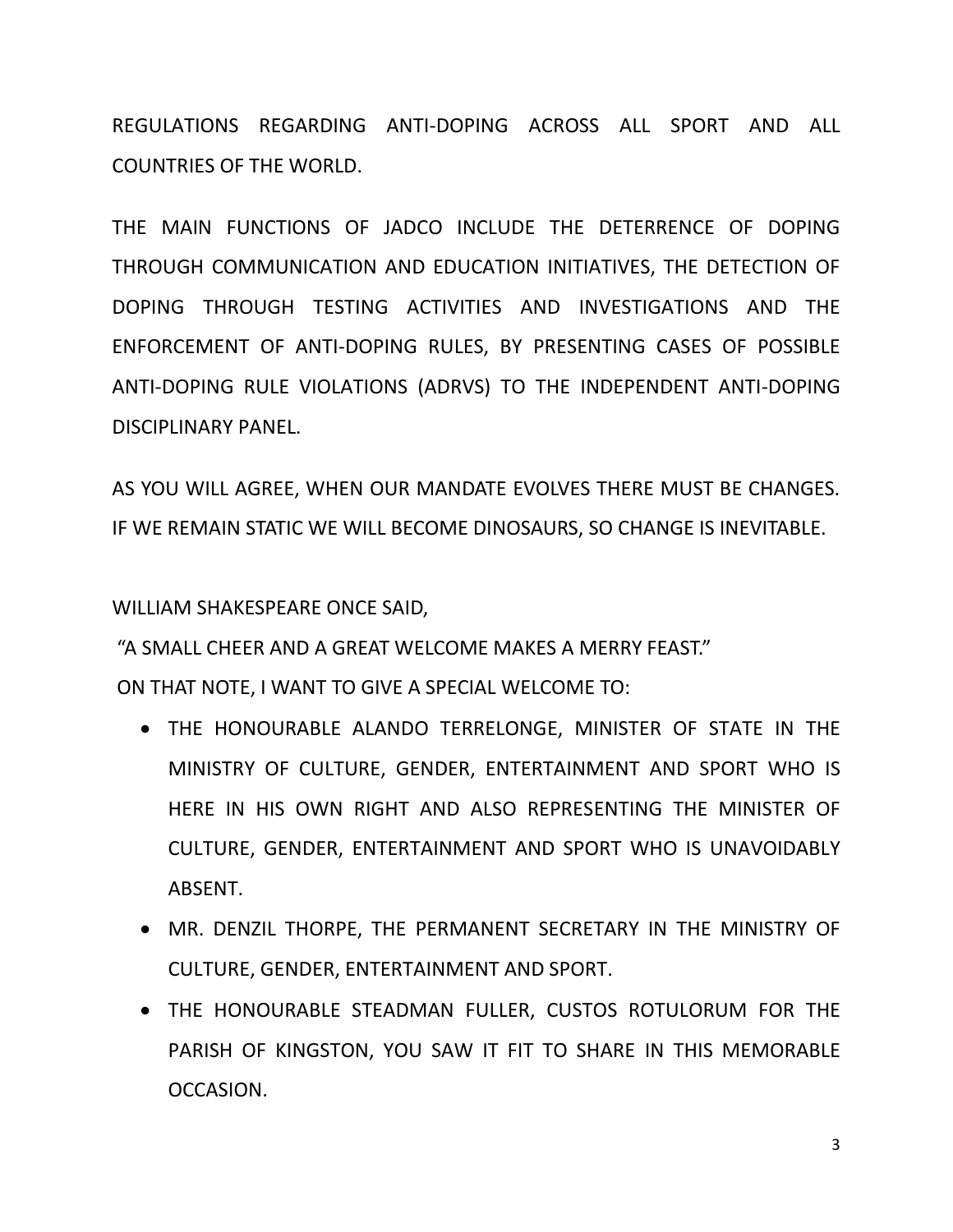#### **SPECIAL INVITED GUESTS**

- MAJOR GENERAL ANTONY ANDERSON, THE COMMISSIONER OF POLICE.
- MY GOOD FRIEND MS. INA HUNTER, FROM CORRECTIONAL SERVICES.
- MR. ALEXANDER WILLIAMS, THE CHAIRMAN OF JADCO AND OTHER MEMBERS OF THE BOARD AND THEIR PARTNERS.
- DR. WARREN BLAKE, PRESIDENT OF THE JAMAICA ATHLETICS ADMINISTRATIVE ASSOCIATION (JAAA).
- MR. LAUREL SMITH, DIRECTOR AT THE JAMAICA OLYMPIC ASSOCIATION (JOA) WHO IS HERE IN HIS OWN RIGHT AND ALSO REPRESNTING THE PRESIDENT OF THE JAMAICA OLYMPIC ASSOCIATION (JOA).
- DR. KEVIN JONES, CHAIRMAN OF THE JADCO THERAPEUTIC USE EXEMPTION COMMITTEE AND OTHER MEMBERS OF THE COMMITTEE.
- **MEMBERS OF THE INDEPENDENT ANTI-DOPING DISCIPLINARY PANEL.**
- MEMBERS OF THE ANTI-DOPING APPEAL TRIBUNAL.

#### **OTHER AGENCIES REPRESENTED HERE:**

- MS GIULIANA NEUMANN AND MR KAREL BOERS, OUR LONG STANDING PARTNERS FROM UNESCO.
- DR. ELON THOMPSON, PRESIDENT OF THE JAMAICA MEDICAL DOCTORS' ASSOCIATION AND HIS SECRETARY.
- DR. RADCLIFFE GOULBOURNE, REGISTRAR AT THE PHARMACY COUNCIL OF JAMAICA.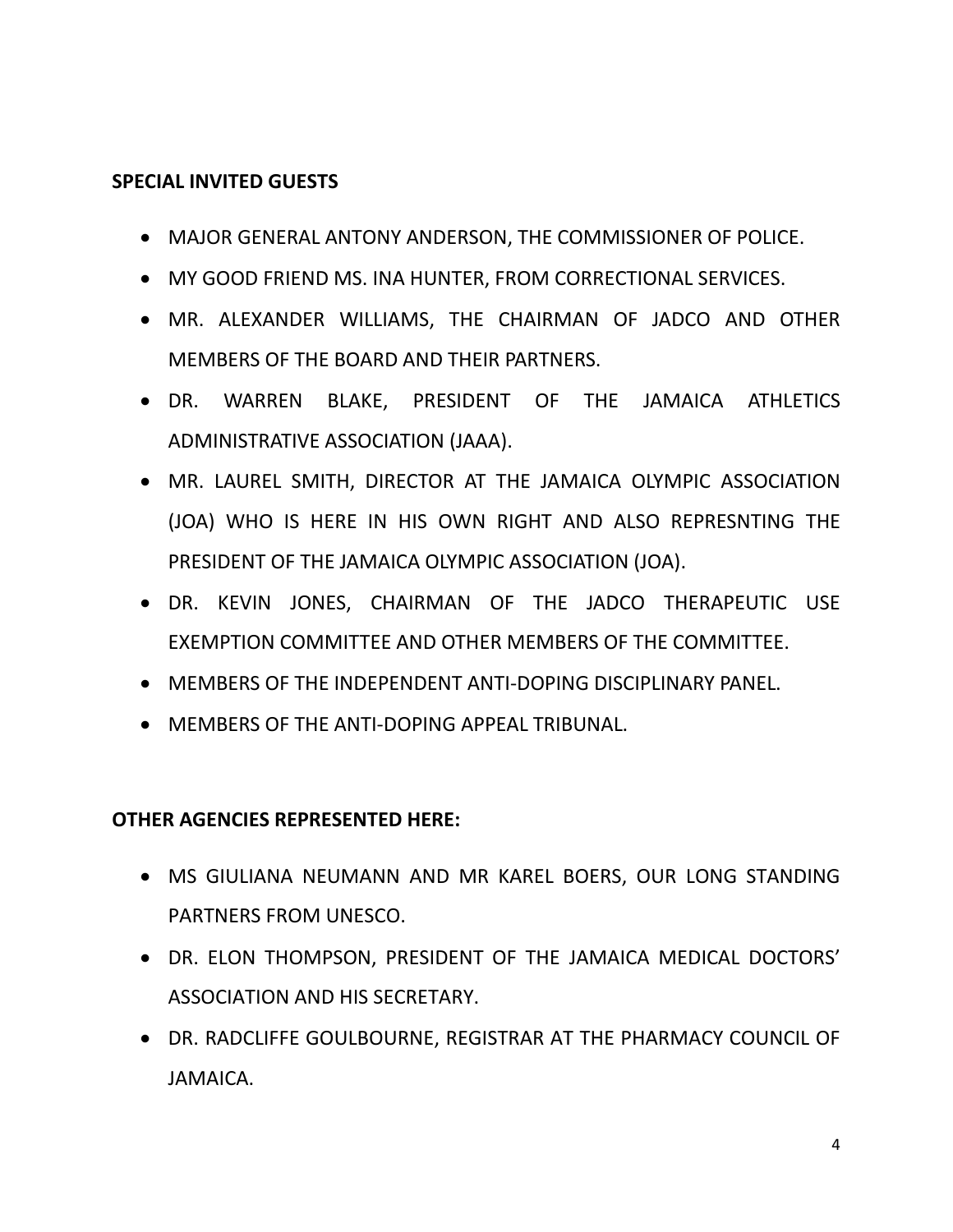- DR. ZOE SIMPSON, THE WOMEN'S CENTRE OF JAMAICA FOUNDATION.
- MR. LINCOLN ALLEN, CEO OF THE CANNABIS LICENSING AUTHORITY.
- MR. SHANE DALLING, CEO AT THE FIREARM LICENSING AUTHORITY.
- MS. BEVERLEY LASHLEY, CEO OF THE NATIONAL LIBRARY OF JAMAICA.
- MR. KEITH CAMPBELL, CEO AT THE PUBLIC BROADCASTING CORPORATION OF JAMAICA.
- MR. HOWARD DAWKINS, THE INSTITUTE OF JAMAICA.
- MRS. SHARON COBURN ROBINSON, DIRECTOR AT THE BUREAU OF GENDER AFFAIRS.
- DR. RACHEAL IRVING, RESEARCHER AT THE UNIVERSITY OF THE WEST INDIES.
- MS. ELIZABETH SMITH, DIRECTOR AT THE JAMAICA CULTURAL DEVELOPMENT COMMISSION.
- MS. DENISE DACRES REEVE, NURSE OF THE YEAR, [NURSES ASSOCIATION OF](http://najtrevennion.org/)  [JAMAICA.](http://najtrevennion.org/)

#### **TO OUR FEDERATIONS AND ASSOCIATIONS:**

- MR. MICHAEL RICKETTS, PRESIDENT OF THE JAMAICA FOOTBALL FEDERATION, A VERY BUSY MAN BUT HE IS HERE WITH US TONIGHT.
- MEMBERS OF THE NETBALL ASSOCIATION.
- MEMBERS OF THE JAMAICA AMATEUR BODYBUILDING AND FITNESS ASSOCIATION
- MEMBERS OF THE JAMAICA CYCLING FEDERATION
- MEMBERS OF THE JAMAICA RIFLE ASSOCIATION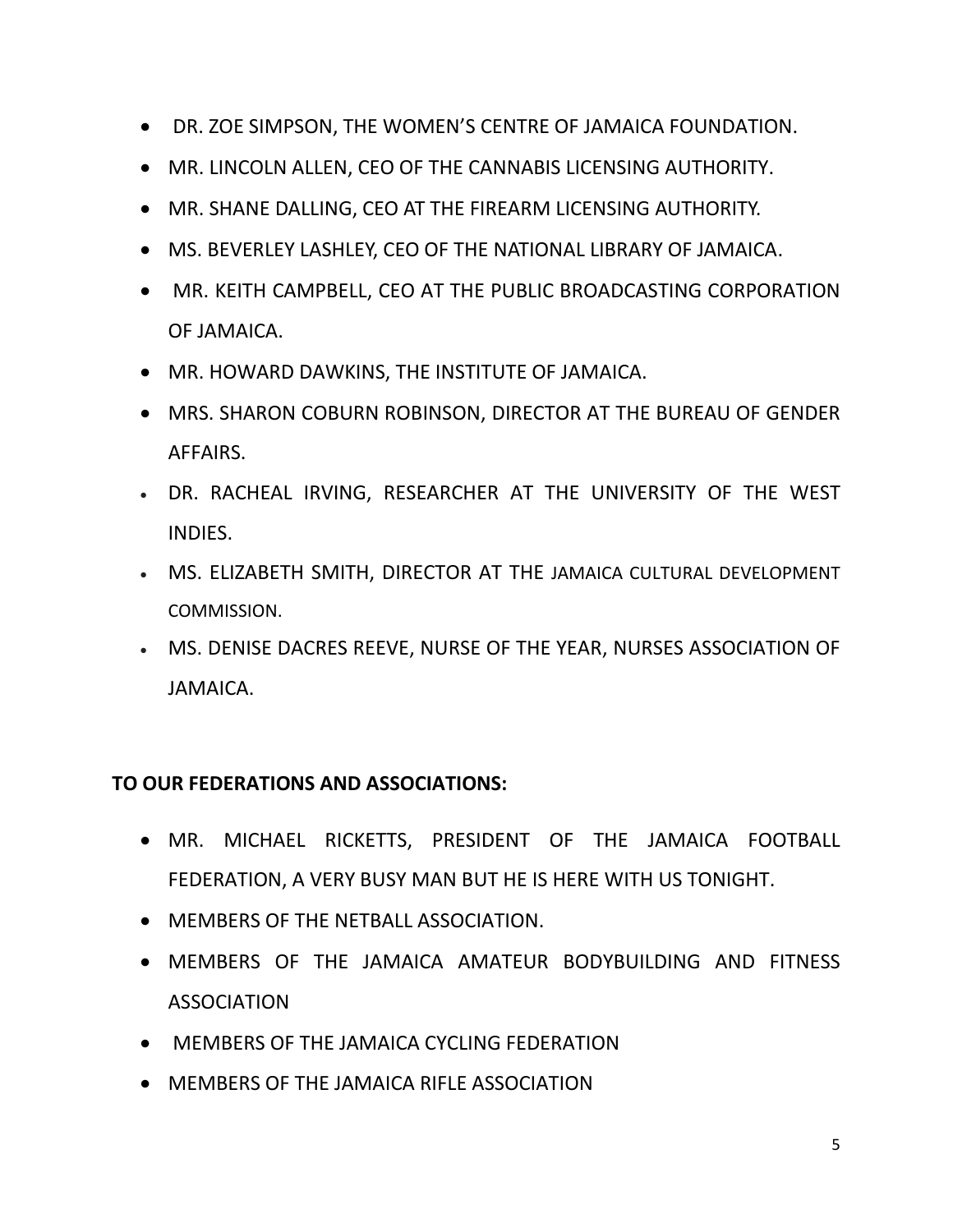- MEMBERS OF JAMAICA DARTS ASSOCIATION
- MEMBERS OF JAMAICA PARALYMPIC ASSOCIATION
- MEMBERS OF JAMAICA BADMINTON ASSOCIATION.
- MEMBERS OF THE JAMAICA HOCKEY FEDERATION
- MEMBERS OF TENNIS JAMAICA
- MEMBERS OF TABLE TENNIS JAMAICA
- TO OUR ATHLETES, I WANT TO WELCOME ALL WHO CONTINUE TO EXCEL BOTH LOCALLY AND INTERNATIONALLY.
- WELCOME TO MY FRIENDS IN THE MEDIA IT IS ALWAYS GOOD TO HAVE YOUR PRESENCE.
- JADCO STAFF MEMBERS, DOPING CONTROL OFFICERS AND CHAPERONES.
- MR. DANVILLE DAVIDSON, OUR FORMER MINISTER OF JUSTICE.
- MS. DOROTHY LIGHTBOURNE, FORMER ATTORNEY GENERAL.
- LAST BUT NOT LEAST, MY FAMILY AND CLOSE FRIENDS, RETIRED ASSISTANT COMMISSIONER OF POLICE, GRANVILLE GAUSE, OTHER DISTINGUISHED LADIES AND GENTLEMEN, WE WELCOME YOU TO THIS MEMORABLE OCCASION. THE FIRST FOR JADCO.

IN RECOGNITION OF OUR 10TH ANNIVERSARY, WE WILL BE HOSTING SEVERAL COMMEMORATIVE ACTIVITIES THROUGHOUT THE YEAR, UNDER THE THEME, **"***KEEPING SPORT CLEAN, FORGING BETTER PARTNERSHIPS."*

OUR COMMEMORATIVE ACTIVITIES BEGAN ON SUNDAY, JULY 22, 2018 WITH OUR DECENNIAL CHURCH SERVICE AT THE SAINT ANDREW'S SCOTS KIRK UNITED